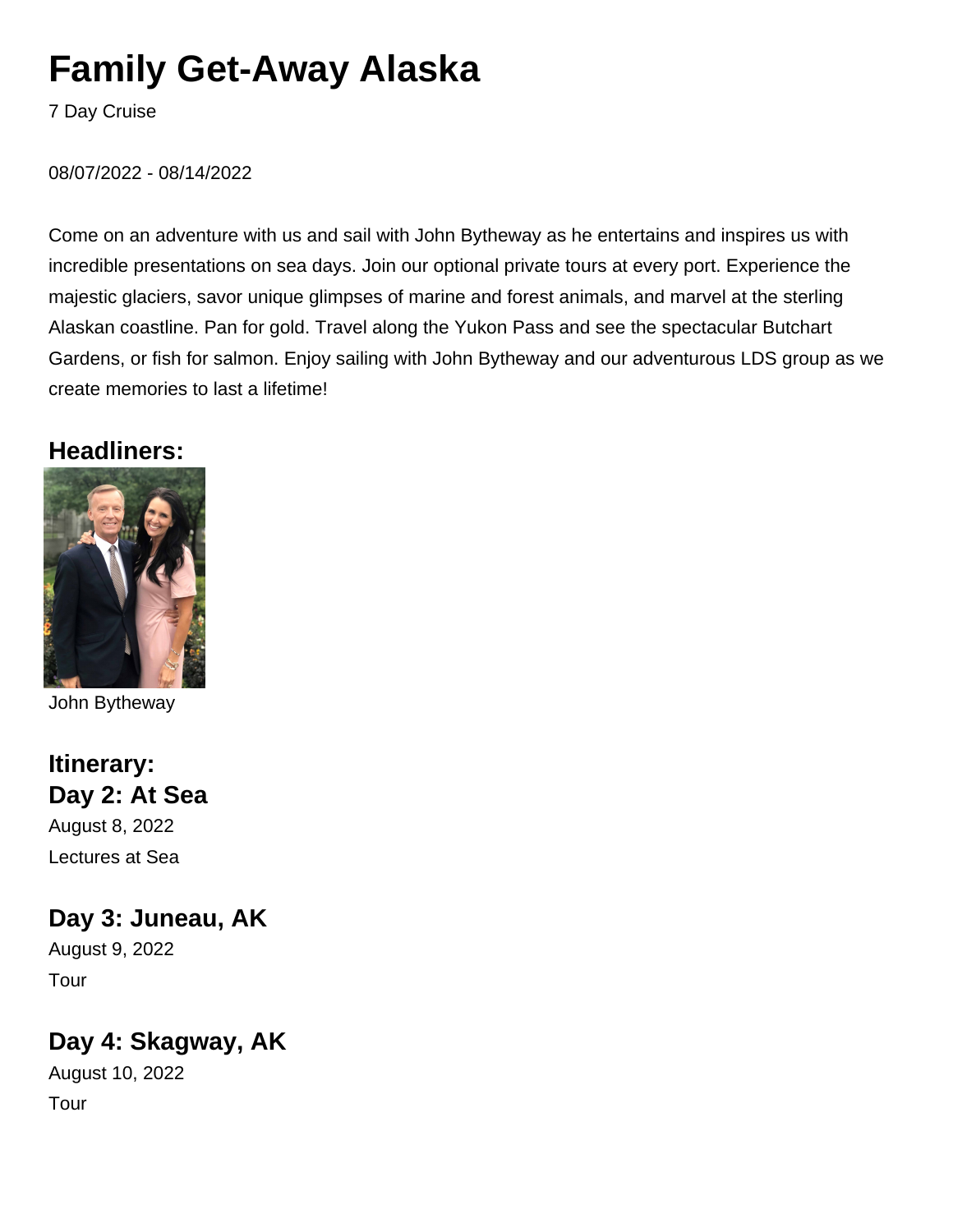## **Day 5: Glacier Bay National Park**

August 11, 2022 Scenic Cruising

## **Day 6: Ketchikan, AK**

August 12, 2022 Tour

## **Day 7: Victoria, BC**

August 13, 2022 Tour & Morning Lectures

#### **Information:**

Ship Information: Norwegian Encore

Whip around the Norwegian Encore Speedway, the largest race track at sea. Experience an otherwordly virtual reality wonderland at Galaxy Pavilion. Give your taste buds a double dose of delicious at the many dining options, including the brand-new Onda by Scarpetta. Do all this and so much more on Norwegian Encore. Because once is never enough.

## **Pricing:**

All Rates are per person based on double occupancy. 3rd and 4th persons in same cabin travel at reduced rates. Organize 8 cabins and earn \$1,268 towards your cabin!

**CABIN TYPE CRUISE RATES** Inside \$1,611 Balcony \$2,151 Mini-suite \$2,398 Taxes & Govt. Fees \$330

Terms and Conditions: Advertised rates INCLUDE port charges but DO NOT INCLUDE shore excursions, airfare, or gratuities. We will be happy to book your air if you would like $\hat{a} \in \hat{a}$ ir is available at all major gateways. A \$250 deposit, per person, is required to confirm your booking. Final payment is due April 30, 2022. due. Deposit is refundable prior to final payment without penalty. Within three months of the cruise, the tours and cruise are non-refundable. Space can be recalled at anytime before